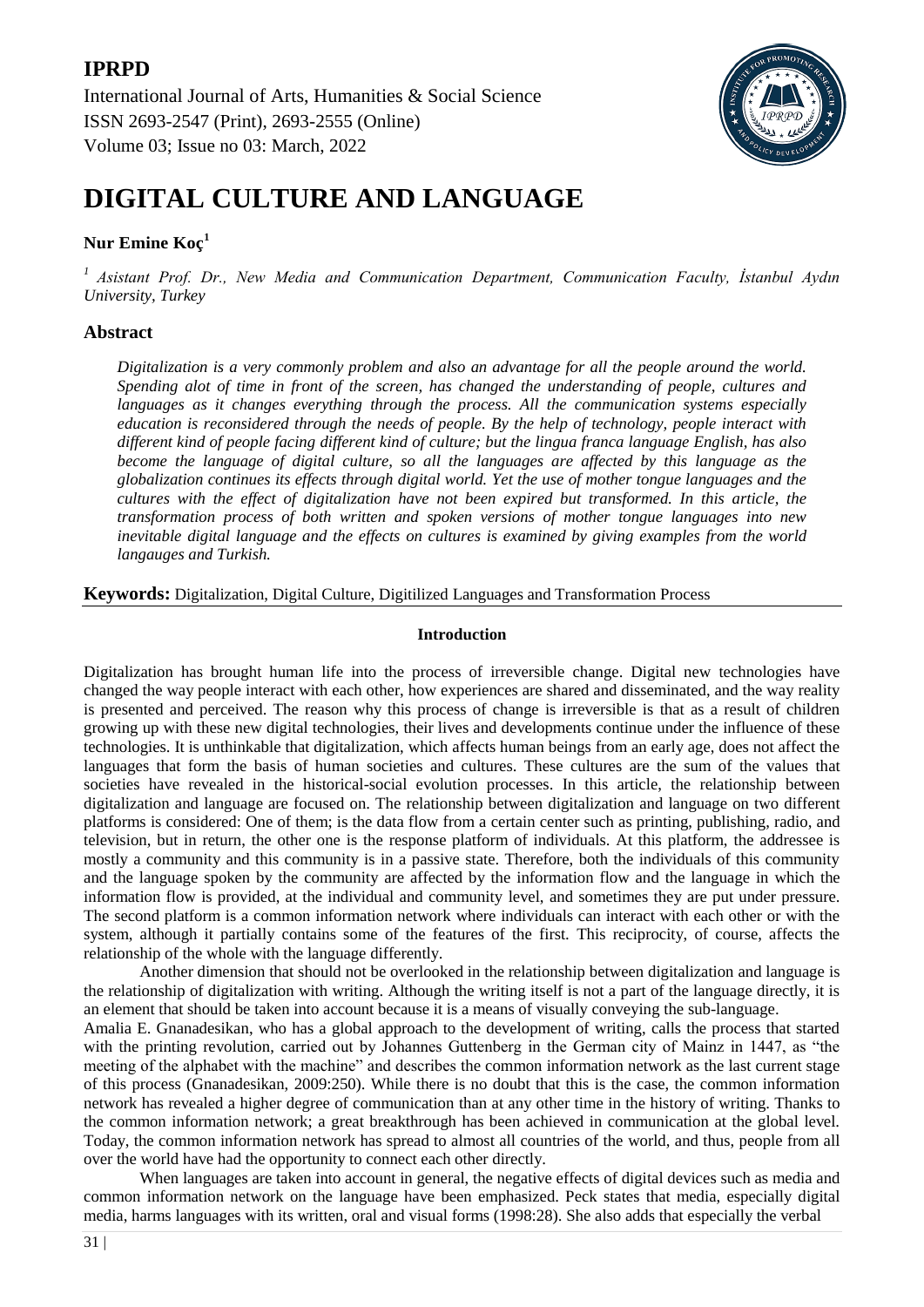and visual media have a higher destructive effect on them since they are much more commonly used. She states that the private radio and television channels, which are quite high in number, distort the structure of the language with their names. Peck emphasises the destruction of the language; since the names of some of these channels are completely foreign words. For example there are a lot of channels in Turkey having names of English words; such as Show Tv, Kiss FM, Best FM etc. ; further more, these words are not in compliance with Turkish. Situations such as mistakes in sounds seen in news programs, mispronunciation of letters, wrong choice and misuse of words, use of unnecessary foreign words and mistakes in structural units cause Turkish to deteriorate. In advertisements, the audience is influenced by the use of the language, formed by the direct use of foreign words, foreign idioms, translated sentences and causes a conflict between Turkish culture and popular culture based on foreign admiration. As a result of the carelessness in adapting the foreign films and TV series shown on Turkish televisions, many jokes foreign to Turkish culture, English terms, rules and phrases translated as they are, have become widespread in Turkey. With this regard, many phrases in English, which are not common in Turkish such as "take care of yourself", "oh my god", "damn it", "God", "For God sake", "gotta run" are used in daily life with English wording. Sloppy Turkish used in music-entertainment programs, children's programs, and sports, are mentioned to lead the destruction of Turkish (Şenyuva, 2017:1385). The use of words in the print media, inaccuracies and deficiencies in the spelling of affixes, lack of correction marks, inaccuracies in the use of apostrophes, errors in the spelling of some affixes and conjunctions mi, da/de, -da/-de, ki, -ki -t, also the wrong use of capital letters, all those draw our attention to language errors such as unnecessary use of foreign words and expression disorders. It means that all language mistakes seen in visual, oral and written media are continued in the virtual media (Şenyuva; 2017:386). Many writers have devoted their Works to this subject. Şenyuva focuses on the damage they caused in the mother tongue langugae, especially the pronunciation mistakes that the television presenters persistently made. Even some writers emphasize the meaningless letters like off, ahhh, selammm used in Turkish in their works in a joint information network, in order to reflect the spoken language and local dialects in writing to show intonations and to increase the effect of the word. etc., abbreviation in Turkish words like mrb (hi), nbr (whats'up), slm (hi), tşk (thanks) etc., common use of slang, deriving new words from digital use of English in Turkish conversations like internette chatleşmek (chat on Internet), ban, disconnect, guest, invite, thanks etc, writing Turkish words with letters not found in the Turkish alphabet. They evaluated such situations as deviations. It is very well seen that not only Turkish but also all languages are affected by the digital language because it is commonly used. English is still lingua franca in digital world, too. By the beginning of the Internet, almost all the programs, games and social media used to be in English, so even though in 2022, almost all the countries can use their own languages, people are still on the influence of English as it is the popular culture language. Yet a lot of programs, films, serial films and popular social media platforms still use English as a common digital language so as to communicate around the world.

Emphasizing that mother tongue languages are not used well in media in many countries, Scoto also says that with the effect of the common information network language, young people distort words, speak a language that is a mixture of English and their won language, make different sounds (1997). As an inevitable result, an unspecified "internet language" has emerged and that the expressions of this language has started to be frequently used in daily speeches.

It is seen that the idea of the negative effects of digitalization on language is not limited to Turkey. In fact, Tomalin states that all the changes of the languages are also valid for English, although it is the dominant language of the information network (1993:35). However, Tomlinson does not see these as negativities, on the contrary, he thinks that a unique language or correspondence form of each field is beginning to emerge in the common information network or other digital environments (Tomlinson, 2004:6). He considers each of the fields such as email, chat rooms, virtual worlds, world wide web(www), instant messaging, blogging/journaling as platforms with its own language and he argues that the language used on these platforms creates a common information network language by influencing the daily spoken language. However, it is seen that not everyone in the West is as optimistic as Tomlinson on this issue. As Thumim emphasizes; digitalization is an extremely unnatural transformation for people, she also states that the human being, who is an analog entity, is increasingly forced to live in a digital world and that the human brain is constantly forced to adapt thinking like a technological entity (2012:102). In this process, while the language is forced to digitalization, on the one hand, due to new digital technologies such as instant messaging, holistic sentences, even words lose their necessity and leave their place to abbreviations. As much as possible, information is tried to be conveyed with short language material. It is not just letters, words and sentences that are lost in this process.

Language is made up of feelings and thoughts and shapes how people experience the world (Wardhaugh, 2002:16). Taking these parts of the human mind and digitalizing it, is an unnatural process. The human structure is too complex that cannot be limited with some digital tools and systems. For this reason, the digitalization of the language also results in the suppression or compression of the language. Emojis represent one of the most extreme points of compression of emotions during instant messaging. There is little emotion or thought behind a small click expressed when choosing an emoji. The instantaneous nature of speech and word use in the digital space opens the gap between thinking and speaking. As a result, young people, especially students, may lose their ability to convey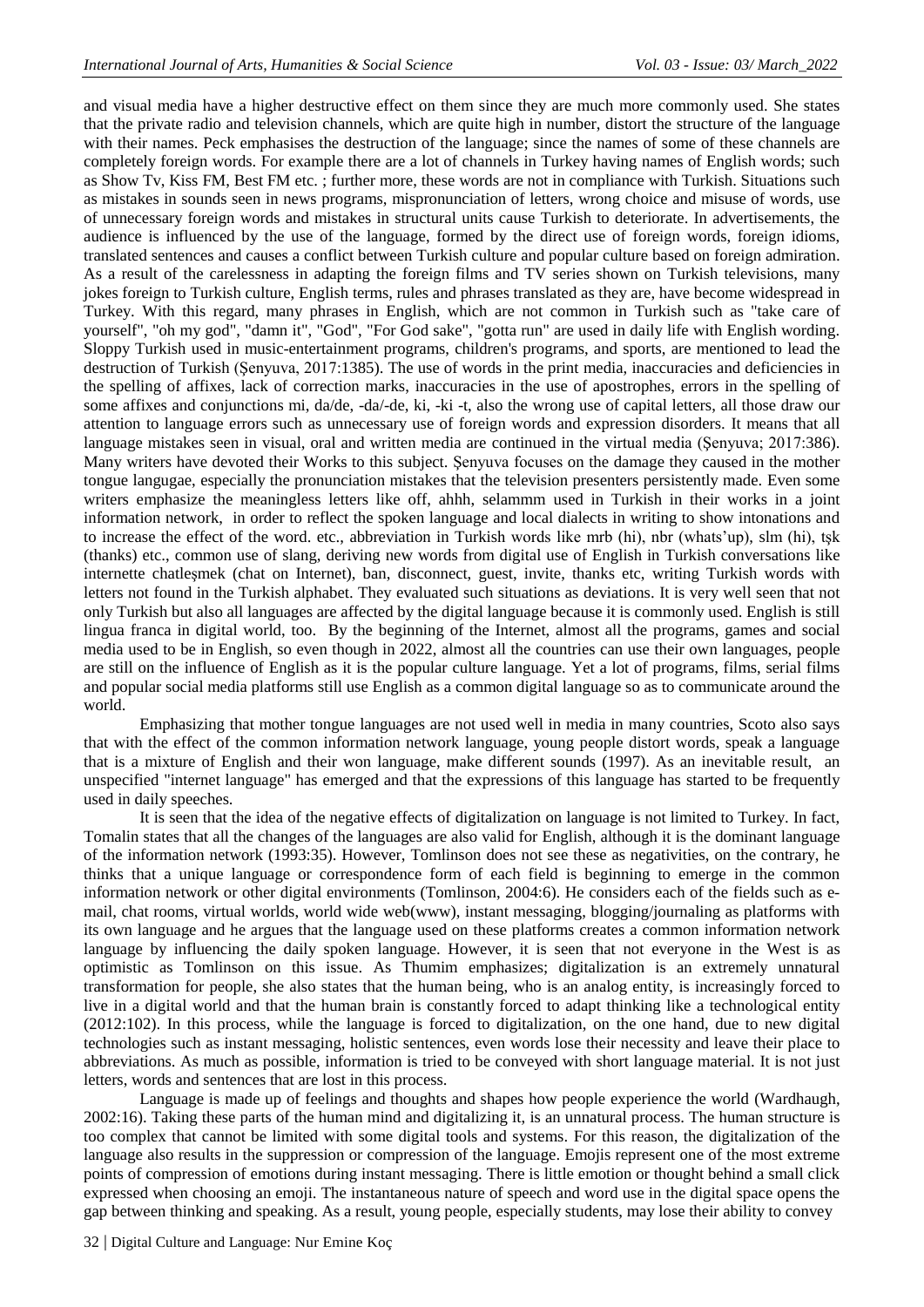their feelings and thoughts accurately and completely (Doueihi, 2011:123).

It is clear that all of these problems are situations that should be taken very seriously. However, many of these issues are problems that can be solved with the effective measures to be taken by the political powers that govern the societies. On the other hand, of course, the relationship between digitalization and language is not limited to these problems. An intricate relationship has emerged between language, which forms the basis of the society and is the instrument of the expression of all kinds of life experiences, namely culture, and digitalization. The fact that children grow up and acquire language in a digital environment affects language acquisition above all else. Another issue that needs to be emphasized is the effect of languages on the common information network. The rate at which languages are digitalized shapes the collaborative computing network itself. In this context, it is seen that a complex relationship has emerged between digitalization and languages. On the one hand, it is seen that highly digitalized languages suppress other languages, on the other hand, digitalization provides the languages that are in danger of extinction or threatened with survival. Another situation that arises as a result of the effect of digitalization on language is the effect of digitalization on language learning. It is seen that a new era has opened in the field of language learning with digitalization. It is useful to have a close examination at all the situations that arise as a result of the relationship between digitalization and language.

#### **Digitalization and Language Acquisition**

Existing theories on language acquisition draw attention to the importance of language input in children's language development and the child's interaction with the environment. At this point, there are several questions that need to be answered about the effects of this new digital environment on the acquisition problem of language and communication by children, which form the basis of human behavior. How do the new digital environment and the new form of interaction affect the children's language acquisition qualities? Is the use of new types of media beneficial to children's linguistic and cognitive development? Or is it harmful? Can new technologies be designed to improve children's language learning? Some studies have been able to answer these questions. Interaction and mutual verbal exchange have an important place in children's language acquisition. It has been observed that the children who interact with robots can acquire language and as well as socialize with them. However, there is still no data that shows that this situation makes a serious contribution to language learning. It was observed that a limited contribution was made only with vocabulary (Kennedy, 2015:5). This result is undoubtedly related to the absence of the above-mentioned language in terms of emotion and thought in robots. Considering the unsatisfactory results of experiments with robots for the acquisition of language which were only limited to laboratory environment so far, the result of children's interaction with the screen (television, computer, tablet, smartphones) which is much more common in everyday life can be predicted. Robots can interact with children even at the level of conversation. However, such an interaction with the screen is not possible. The fact that the young people Kennedy mentions, may lose their ability to convey their feelings and thoughts accurately and completely should be related to this situation.

#### **The Impact of Language on Common Information Network**

A situation that can be considered contrary to the effect of digitalization on language mentioned is that language shapes the common information network. What is meant here is the language that the network users use as their mother tongue or in the common computing network. The language used by network users seriously affects their experience with the shared information network. The language used, draws the boundaries of who can be contacted on social media and affects the behavior patterns in the virtual community in contact. Likewise, the language used determines the limits of the results that can be found in searches or Wikipedia, Wikizero etc. It also determines the amount of information that can be accessed in online encyclopedias. In other words, the width of the common information network for the user is directly proportional to the rate of use of the language he/she uses. According to a study conducted in 2013 with the support of the British Academy, the view from the top ten languages used in the common information network was as follows; English 800.600.000, Chinese 649.8)0.000, Spanish 222.41.K) Arabic 135.600600 Portuguese 121.800.000, Japanese 109600 Russian 87.500.500 German 811006100, French 78.900900 lava 75.500.500 and all other languages 440.100.100. In 199011, English covered almost the whole area with 80% in the common information network. Although the landscape in 2013 is quite different compared to years, it is still not very pleasant in terms of world languages. Only ten of the languages, which are thought to be around 6000-7000, correspond to the language of 82% of the content available in the common computing network (https//labs.theguardian.com/digital-language-divide (Access Date: 19.06.2020).

As can be seen from this table, the situation of languages in terms of shaping common informatics, in other words, in terms of the place it occupies in the common informatics network, is not encouraging at all. Although Turkish has a large speaking audience, it has not entered the top ten languages, so this shows the frequent use of English both in digital world and in real life in Turkey. The most popular the language is, the most used it is all around the world.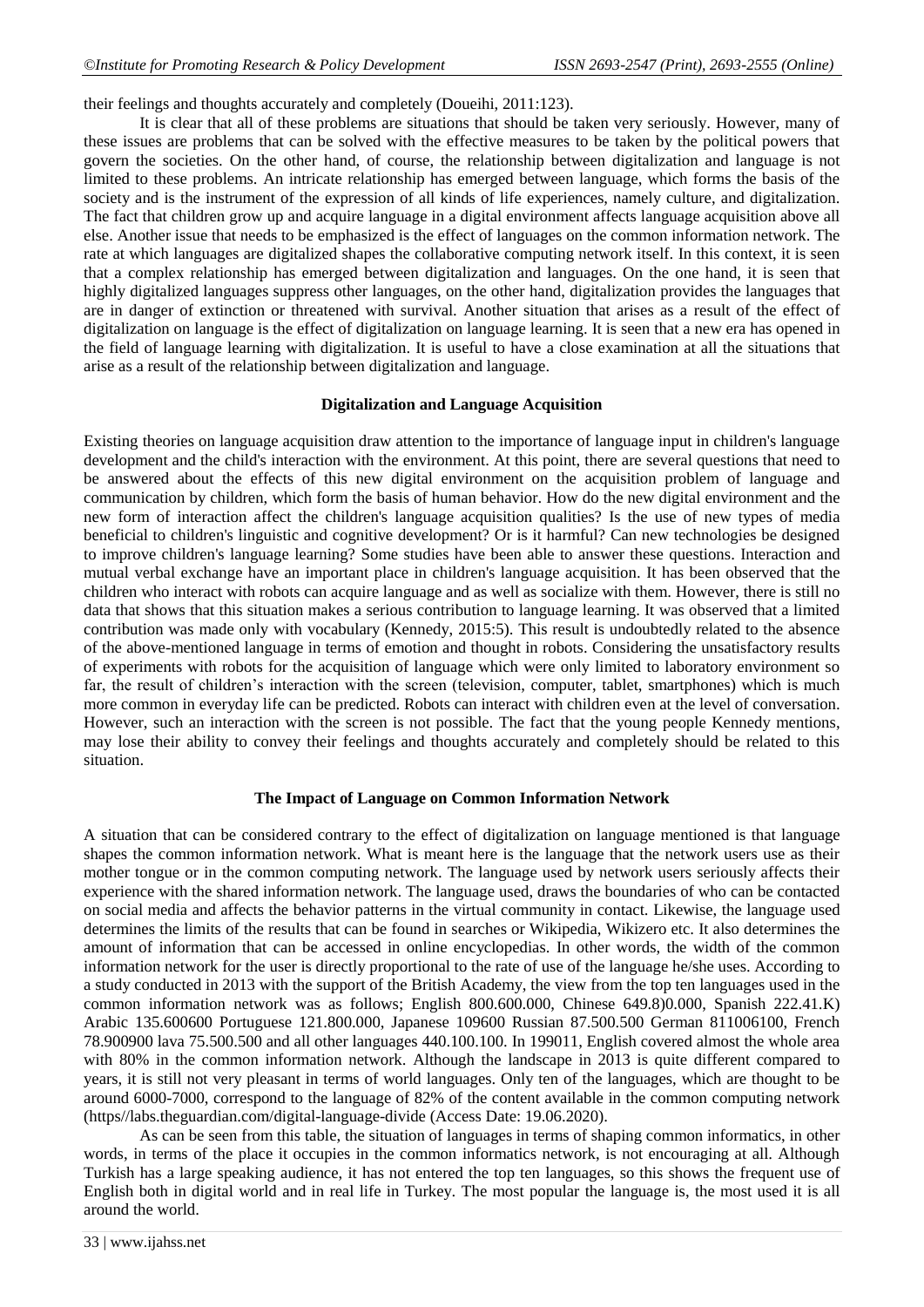The age range with the highest computer common information network usage rate is the 16-24 age range with a rate of 487%. Computer and shared information network usage is 59% and 58.1% for males aged 16-74, respectively, while 38.5% and 37% for females (Deuze, 2006:64). It can be thought that these rates have increased in the last eight years. The access to the common information network, which was 47.2% in 2012, has also increased according to the data. It was 429% one year ago. As mentioned above, the language used also affects the results that can be reached with the search, and even the ability to search. For example, the famous search engine Google recognizes an African language while it recognizes 30 European languages and does not recognize any American or Pacific indigenous languages (Deuze, 2006:65). Likewise, much of Wikpedia content is in English, and nearly half of the content is written in European languages. This disproportionate situation between the languages used in the common information network poses a serious obstacle for companies such as Facebook, SpaceX and Amazon that want to connect the entire population of the world to the common information network. The majority of common information network users use Facebook and Google, where communication is always provided in the same dominant languages. In this case, it causes the cultural diversification of the common information network. Wikitongues officials are believed that the culprits are companies and governments that do not provide the necessary resources and support to bring minor languages online (Westlund, 2016:561).

One more situation that should be noted is, research shows that the use of common information networks is concentrated in North America and Europe, especially in the United States. These geographies are also the regions with the least linguistic diversity in the world. In addition, in Africa, the region with the highest linguistic diversity in the world, the common information network is almost non-existent (Week, 1990:143) For this reason, it would not be wrong to think that the dominance of the languages that currently dominate the common information network will be shaken in parallel with the spread of the common information network in the world and the digitalization of local languages.

#### **Digitalization and Documentation of Languages**

Many languages with fewer speakers which are already under the threat of extinction, for not being adequately represented in the common information network. This threat of extinction has increased even more as a result of the fact that some languages especially English have taken up a large part of the usage area in the common information network (Henrichsen, 1998:35) . Some steps have been taken to avoid this situation. The Global Language Digitalization Initiative is an important step forward in this context. It turns out that only about 1000 of today's languages have been digitalized, which is estimated to be around 6000-7000, meaning that at least around 5000 of today's languages do not represent at all on a shared computing network. This, on the one hand, causes these languages to be put under pressure by the above-mentioned dominant languages and quickly fall out of use, and on the other hand, a significant part of the world's population cannot access the common information network. The Global Language Digitalization Initiative, with its volunteer localization and internationalization experts, is trying to eliminate language barriers in the information network through translators (Dijk, 2012:45). This effort was made purely for linguistic concerns. This initiative not only allows many languages to become visible in the common computing network through digitalization, achieving the possibility of living in the digital age, but also offers large companies the opportunity to reach people who speak the languages. It is not correct to think that this economic relationship is unilateral, that is, only for the benefit of the companies. Many of these relations are instrumental in solving many socio-economic problems of the communities in question, many of which are already economically underdeveloped. Of course, digitalizing all languages and making them online will not solve all the problems related to this issue, people need to have the ability to read, write and even speak their mother tongue online in order to use their mother tongue effectively in the common information network. This raises another difficult problem.

The digitalization of Indian languages is a good example of this. It is significant that India, with its population of close to one and a half billion, is targeted in digitalization. The statement of B.Santhanam, a member of Saint-Gobain India, the Indian branch of one of the world's largest construction companies, that "India is the largest digitalization experiment in the world" actually sums up the issue. Only 4% of the Indian population can speak English fluently. 80% of the population cannot speak English at all. This corresponds to 1,188,000,000 people. In 2016, it was determined that 47% of this population, 558.360.000 people, who could not speak English at all, used the common information network (Dattatreyan, 2019:6). It is clearly seen that this access is provided by the digitalization of the local Indian language. This means a huge market.

#### **Digitalization Foreign Language Learning**

It can be said that digitalization, and especially the common information network, offers many opportunities that were not possible before. It would not be wrong to say that the issue has yielded very positive results for both sides, both in terms of education and financial aspects. If we look at philosophy from the perspective of those who offer foreign language education, it is seen that it provides more than one financial benefit. Above all, thanks to online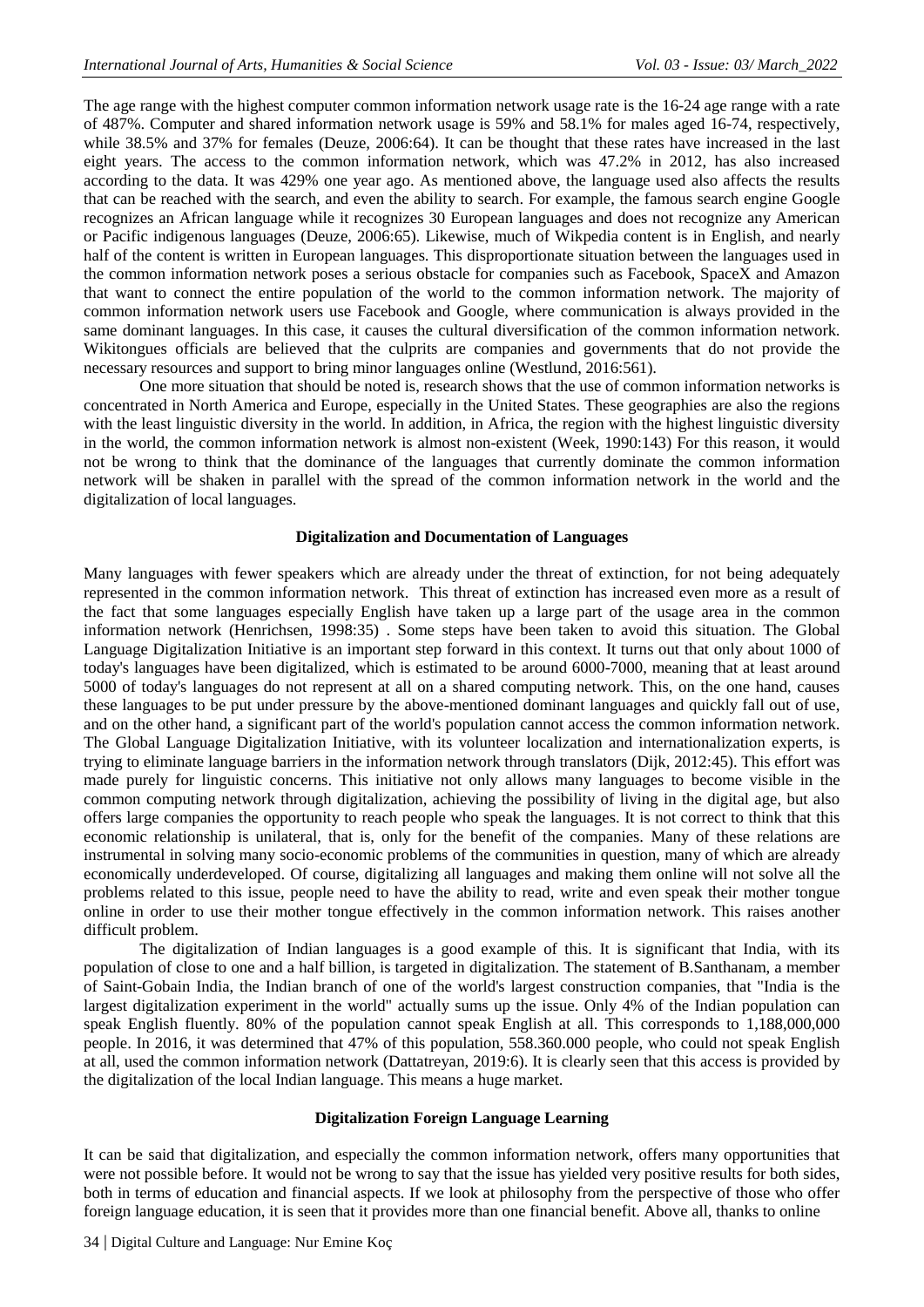courses, foreign language education providers have the opportunity to simultaneously offer an unimaginable number of students. The opportunity to provide foreign language education to an unprecedented amount of students not only creates the educational dimension of the issue, but also means much more financial input for real and legal persons who provide foreign language education. In addition, online language courses reduce financial costs as they provide the opportunity to train as many people as possible with as few people as possible. When the savings from space are added to this, it is seen that the size of the material benefit increases many times more. This situation, on the one hand, provided foreign language education to many people in an amount that was not possible before, on the other hand, as a natural consequence of this situation, the business line of foreign language teaching developed at a level that it has never been in any period of history. However, what is interesting is that as much as those who give foreign language education, those who receive foreign language education benefit from the opportunities offered by the common information network.

Thanks to the online foreign language courses offered in the common information network, more people can access foreign language learning compared to the past. Moreover, this access is possible even from the most remote places where the common information network can reach. This means both time and financial gain for foreign language learners. Everyone has had the opportunity to access foreign language courses from their own home, which could be reached as a result of traveling for kilometers or hours before. However, the opportunities offered by the common information network to foreign language learners are not limited to these. Discussion rooms, which exist in the common information network, offer unlimited communication opportunities to everyone, regardless of geographical, linguistic or cultural boundaries. Newspaper networking sites offer forums in many different areas, from current affairs to crossword puzzles. More specialized sites offer discussion on just about every imaginable area, from musical instruments to growing squash or heart surgery (Pegrum, 2014:25). All these and more mean unique practice opportunities for foreign language learners. However, application opportunities that can be reached as a result of kilometers and often international travels come to their homes for foreign language students

#### **Conclusion**

It is seen that digitalization and especially the common information network creates an intricate relationship with language. There are many opinions in Turkey and in the world that digitalization in general and especially the common information network has some effects on individual languages. Moreover, it is witnessed that these effects are seen even on English, which is considered as the world wide language today. However, it seems that these effects are not interpreted in the same way by everyone. These effects, which are generally interpreted by linguists as the degeneration or deterioration of mother tongue languages, are interpreted by Prensky, for example, as the formation of new special variants of the language specific to different platforms of the common information network (2001:4). It is seen that there is an approach that is diametrically opposed to each other. It is also witnessed that digitalization affects language in a more fundamental way. In today's world, due to the fact that children are familiar with digital devices from a younger age, this enables the human beings' language ability to be under the influence of digitalization in the early stages and also progress the language development in this direction, however there is no data that this progress is positive.

In the relationship of digitalization or common information network with language, it is also seen that the affected side is not always language. Languages shape the common information network in parallel with the relations of their speakers with the common information network. We are witnessing that the common information network, which was almost completely dominated by English in the past, has gradually become multilingual and multicultural. Although most of the world's languages still have not had the opportunity to meet with the common information network, the monopoly of English on the network has completely disappeared. As a result of the digitalization of languages, on the one hand, the pressure of the dominant languages in the common information network is reduced to some extent. On the other hand, hundreds of millions of people who cannot speak this dominant language are provided with access to the common information network. The visibility of these languages in the common information network increases the possibility of living against dominant languages in the future. However, besides this situation, the digitalization of languages also enables giant global companies to reach larger audiences. In other words, the digitalization of languages is not only a language issue, but also an economic issue. Another part of the relationship of the common information network with language, which has both linguistic and economic consequences, is foreign language learning and teaching. However, the financial gain resulting from the relationship between foreign language education and the common information network seems to be much more fair when compared to the digitalization of languages. Because as a result of this relationship, the financial benefit is shared between those who offer foreign language education and those who demand it. In addition, this relationship ensures that foreign language education can be delivered to more people. As a result, it turns out that the relationship between digitalization in general, and especially the common information network and language, is too complex to be characterized as a positive or negative effect of one side on the other. From this relationship, both the language, the person who is the speaker of the language, and the common information network are affected, and even shaped according to this effect.